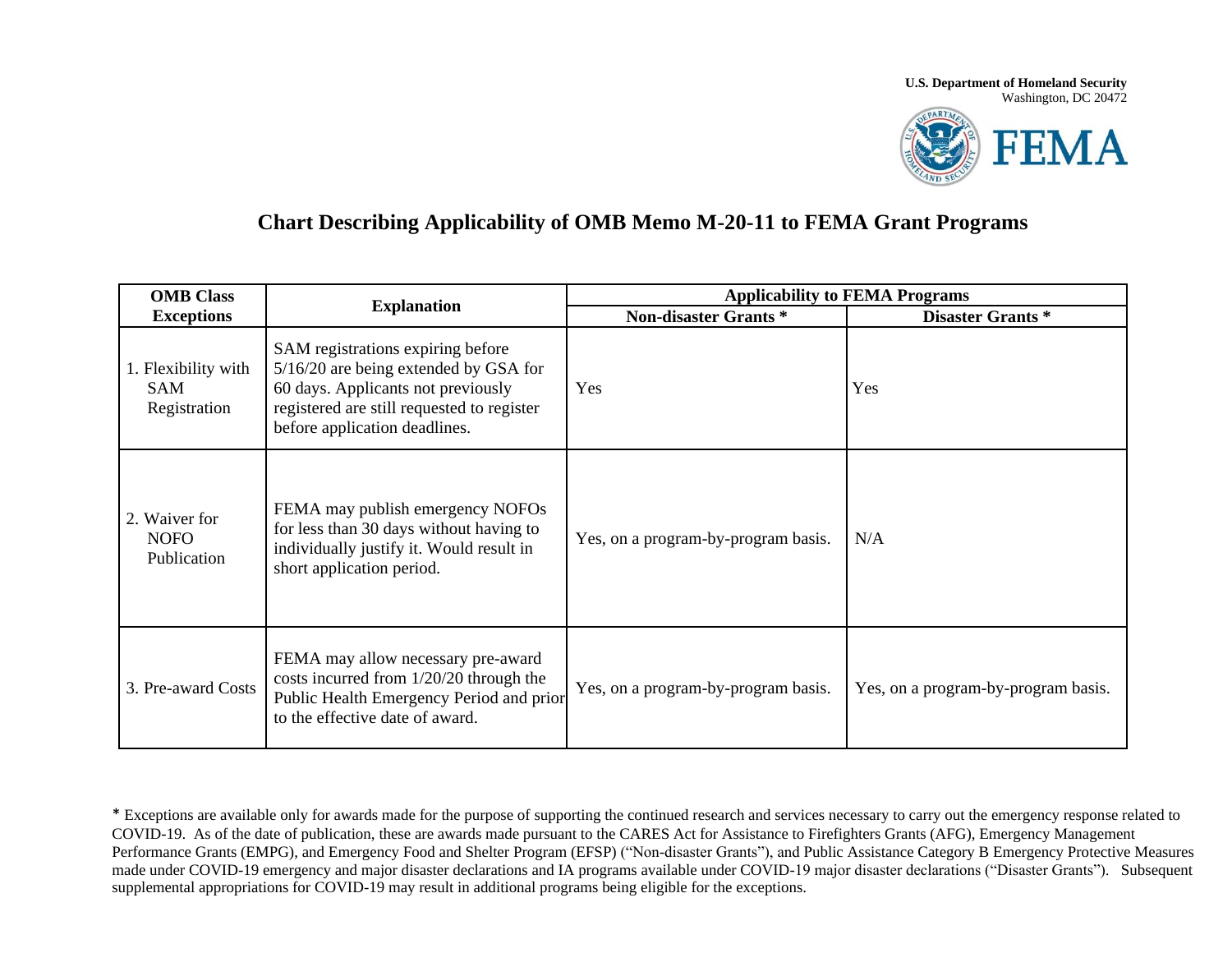## Page 2 of 3 Chart Describing Applicability of OMB Memo M-20-11 to FEMA Grant Programs

| <b>OMB</b> Class<br><b>Exceptions</b>                           | <b>Explanation</b>                                                                                                                                                                                                                                                                                                     | <b>Applicability to FEMA Programs</b>                                                                                                        |                                                                                                                                              |
|-----------------------------------------------------------------|------------------------------------------------------------------------------------------------------------------------------------------------------------------------------------------------------------------------------------------------------------------------------------------------------------------------|----------------------------------------------------------------------------------------------------------------------------------------------|----------------------------------------------------------------------------------------------------------------------------------------------|
|                                                                 |                                                                                                                                                                                                                                                                                                                        | <b>Non-disaster Grants *</b>                                                                                                                 | Disaster Grants*                                                                                                                             |
| 4. No-cost<br>Extensions on<br>Expiring<br>Awards               | Subject to statutory limitations, allows<br>FEMA to extend period of performance<br>deadlines by 12 additional months for<br>awards that are open as of 3/31/20 and are<br>set to expire on or before 12/31/20 to<br>allow time for recipient assessments,<br>resuming individual projects, and<br>submitting reports. | No, FEMA has no awards that fall<br>within the allowance.                                                                                    | No, FEMA has no awards that fall<br>within the allowance.                                                                                    |
| 5. Abbreviated<br>Noncompetitive<br>Continuation<br>Requests    | Applies to continuation requests<br>scheduled to arrive between 4/1/20 and<br>12/31/20. Only applies to continuation<br>awards, and FEMA does not make<br>continuation awards                                                                                                                                          | N/A                                                                                                                                          | N/A                                                                                                                                          |
| 6. Allowability of<br>Salaries &<br>Other Project<br>Activities | FEMA will allow recipients to charge<br>salaries and other costs to the award<br>necessary to resume activities under the<br>award or costs related to interruption of<br>operations or services.                                                                                                                      | Yes                                                                                                                                          | Yes                                                                                                                                          |
| 7. Prior Approval<br>Requirement<br>Waivers                     | FEMA may waive prior approval<br>requirements identified in 2 C.F.R. §<br>200.407 as necessary to effectively<br>address the response.                                                                                                                                                                                 | Prior approval requirements will be<br>waived on a program-by-program<br>basis by the specific grant program<br>offices at their discretion. | Prior approval requirements will be<br>waived on a program-by-program basis<br>by the specific grant program offices at<br>their discretion. |